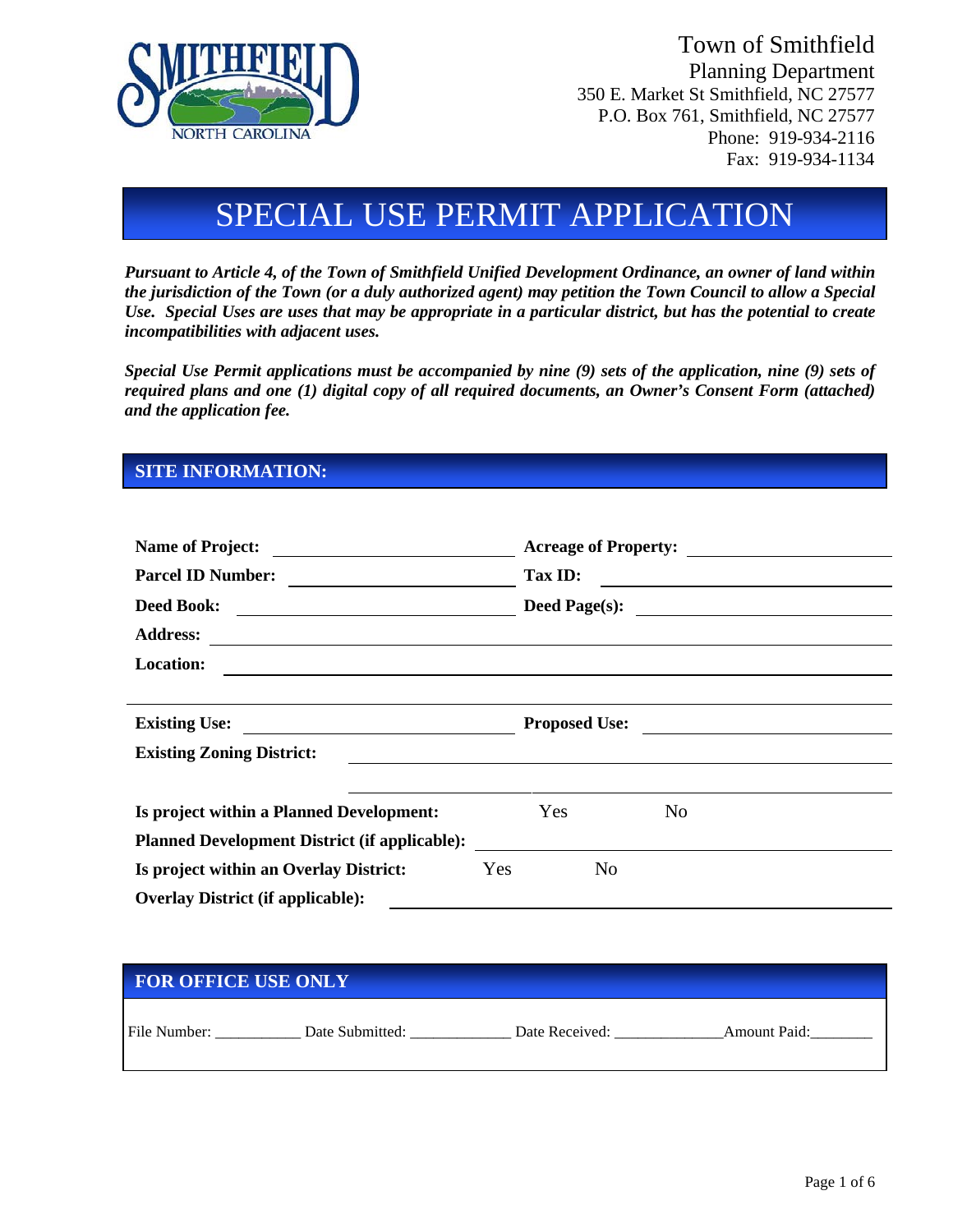## **OWNER INFORMATION:**

| Name:                   |             |
|-------------------------|-------------|
| <b>Mailing Address:</b> |             |
| <b>Phone Number:</b>    | <b>Fax:</b> |
| <b>Email Address:</b>   |             |

# **APPLICANT INFORMATION:**

| <b>Applicant:</b>       |             |
|-------------------------|-------------|
| <b>Mailing Address:</b> |             |
| <b>Phone Number:</b>    | <b>Fax:</b> |
| <b>Contact Person:</b>  |             |
| <b>Email Address:</b>   |             |

### **STATEMENT OF JUSTIFICATION**

*Please provide detailed information concerning all requests. Attach additional sheets if necessary.*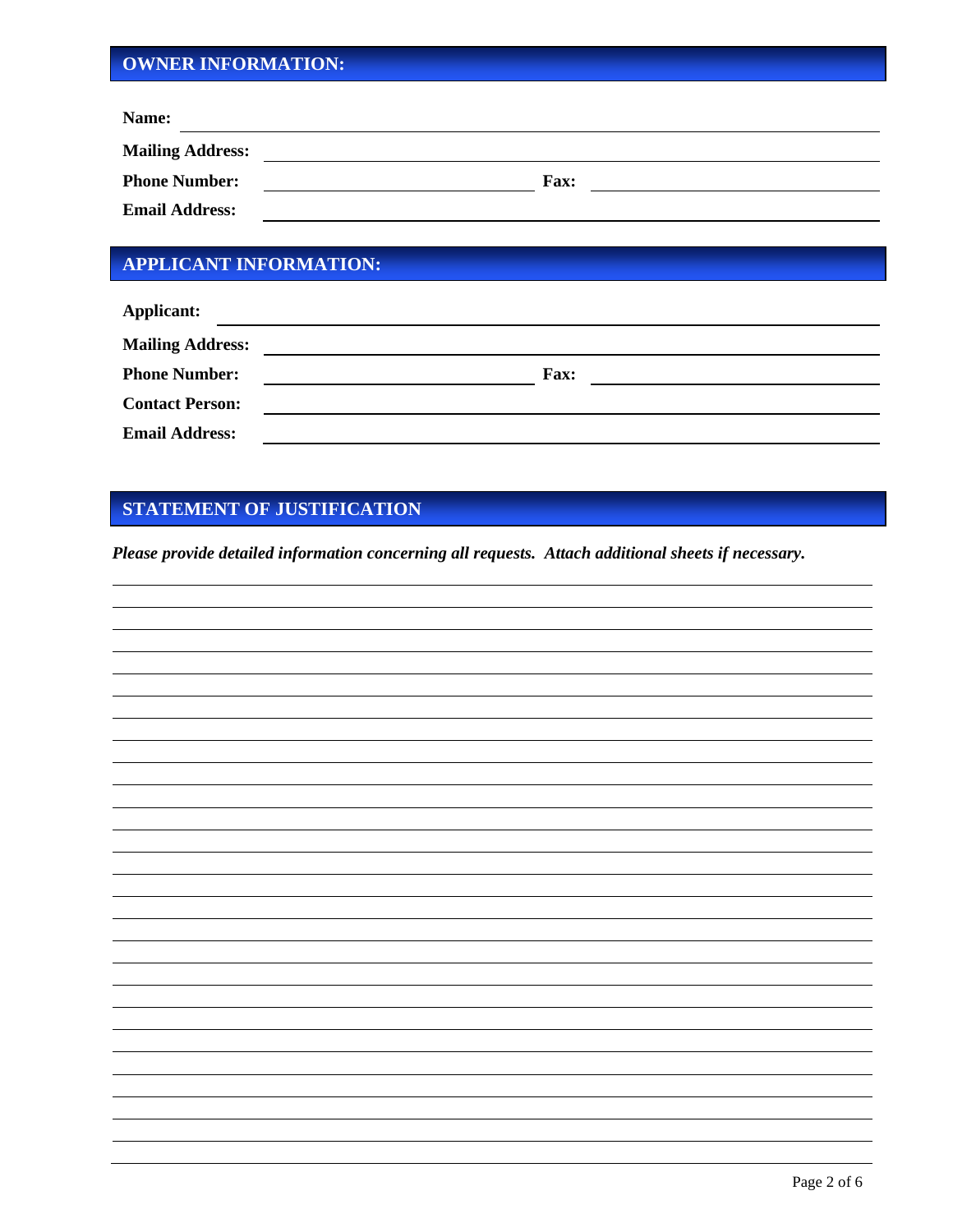### **REQUIRED FINDING OF FACT**

*Article 4 of the Town of Smithfield Unified Development Ordinance requires applications for a Special Use Permit to address the following findings. The applicant has the burden of producing competent, substantial evidence tending to establish the facts and conditions which this section requires. The Town Council shall issue a special use permit if it has evaluated an application through a quasi-judicial process and determined that:* 

- 1) The establishment, maintenance, or operation of the special use will not be detrimental to or endanger the public health, safety, or general welfare.
- 2) The establishment of the special use will not impede the normal and orderly development and improvement of the surrounding property for uses permitted in the district.
- 3) Adequate utilities, drainage, parking, or necessary facilities have been or are being provided
- 4) The proposed use shall not be noxious or offensive by reason of vibration, noise, odor, dust, smoke, or gas.
- 5) Adequate measures have been or will be taken to provide ingress and egress so designed as to minimize traffic congestion in the public streets.
- 6) That the use will not adversely affect the use or any physical attribute of adjoining or abutting property.
- 7) That the location and character of the use, if developed according to the plan as submitted and approved, will be in harmony with the area in which it is to be located.
- 8) The special use shall, in all other respects, conform to all the applicable regulations of the district in which it is located.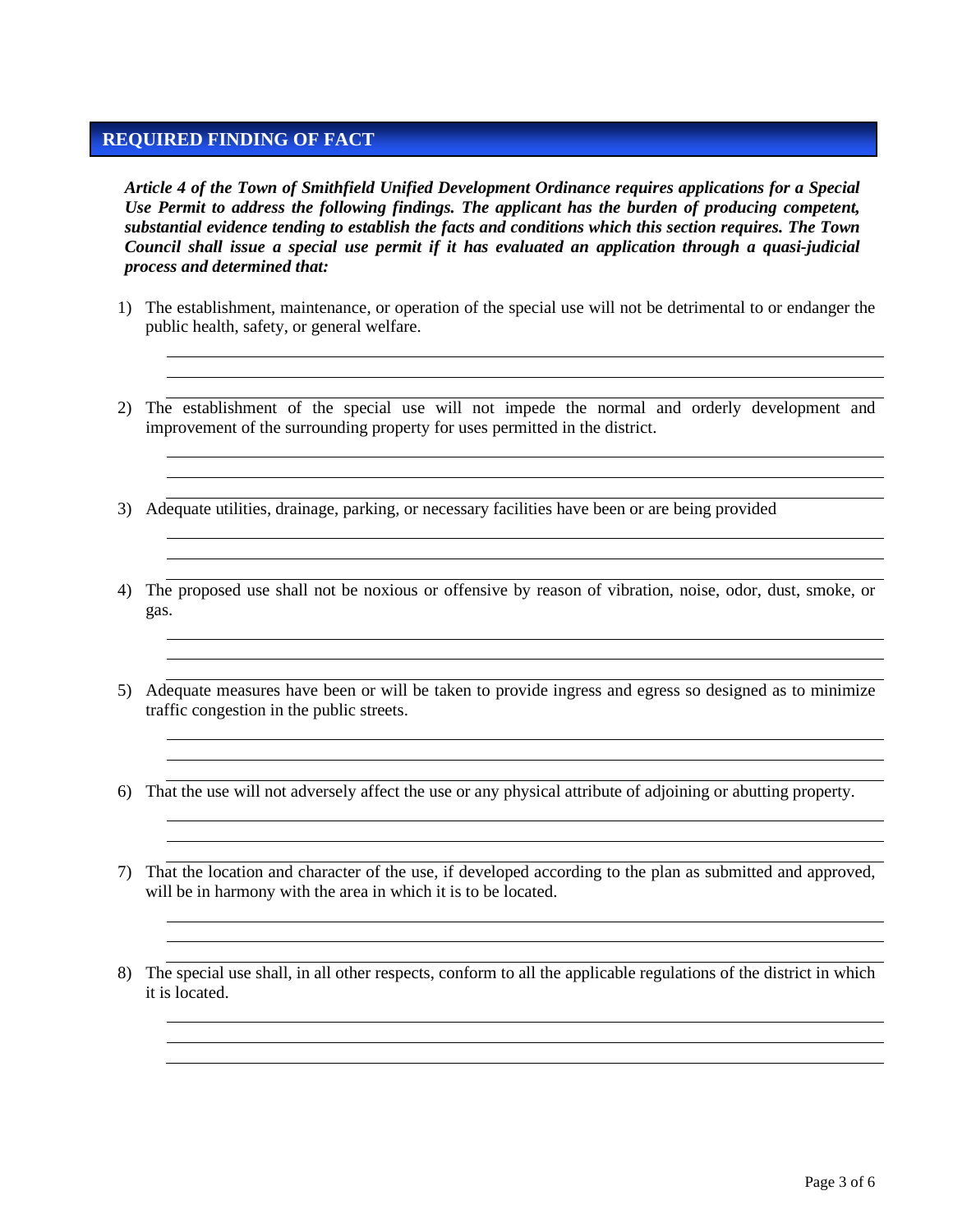#### **REQUIRED SITE PLAN INFORMATION**

*Article 5 of the Town of Smithfield Unified Development Ordinance requires a site plan be prepared by a professional engineer, registered land surveyor, or licensed architect and shall be drawn to scale of not less than one inch equals 30 feet. The site plan shall be based on the latest tax map information and shall be of a size as required by each individual site plan. The site plan shall contain the following information, if applicable as determined by the UDO Administrator:*

- 1) A key map of the site with reference to surrounding areas and existing street locations.
- 2) The name and address of the owner and site plan applicant, together with the names of the owners of all contiguous land and of property directly across the street as shown by the most recent tax records.
- 3) Parcel Identification Numbers (PIN) for site and adjacent properties.
- 4) Deed book and page reference demonstrating ownership of property.
- 5) Location of all existing and proposed structures, including their outside dimensions and elevations, streets, entrances, and exits on the site, on contiguous property, and on property directly across the street.
- 6) Building setback, side line, and rear yard distances.
- 7) Location of watercourses, ponds, flood zones, water supply watershed areas, and riparian buffers.
- 8) All existing physical features, including existing trees greater than eight (8) inches in diameter measured four and one-half (4.5) feet above ground level, and significant soil conditions.
- 9) Topography showing existing and proposed contours at no greater than ten (10) foot intervals. All reference benchmarks shall be clearly designated.
- 10) The zoning of the property, including zoning district lines where applicable.
- 11) Lot line dimensions and property lines of the tract to be developed (with dimensions identified), adjacent property lines (including corporate limits, Town boundaries, and county lines).
- 12) Parking, loading, and unloading areas shall be indicated with dimensions, traffic patterns, access aisles, and curb radii per the requirements of Article 10, Part I.
- 13) Types of surfaces for drives, sidewalks, and parking areas.
- 14) Location and design of existing and proposed sanitary waste disposal systems, water mains and appurtenances (including fire hydrants) on or adjacent to the parcel.
- 15) Other utility lines both under- and above-ground, including electric power, telephone, gas, cable television.
- 16) Location of all US Clean Water Act Section 404 wetland areas, located of detention/retention ponds (Best Management Practices), riparian buffers and impervious surface areas with area dimensions, and ratios of impervious surface to the total size of the lot.
- 17) The location of all common areas.
- 18) The location and dimensions of all areas intended as usable open space, including all recreational areas. The plans shall clearly indicate whether such open space areas are intended to be offered for dedication to public use or to remain privately owned.
- 19) Landscaping and buffering plan showing what will remain and what will be planted, indicating names of plants, trees, and dimensions, approximate time of planting, and maintenance plans per the requirements of Article 10, Part II. The plan shall include the tree line of wooded areas and individual trees eight (8) inches in diameter or more, identified by common or scientific name.
- 20) Proposed site lighting.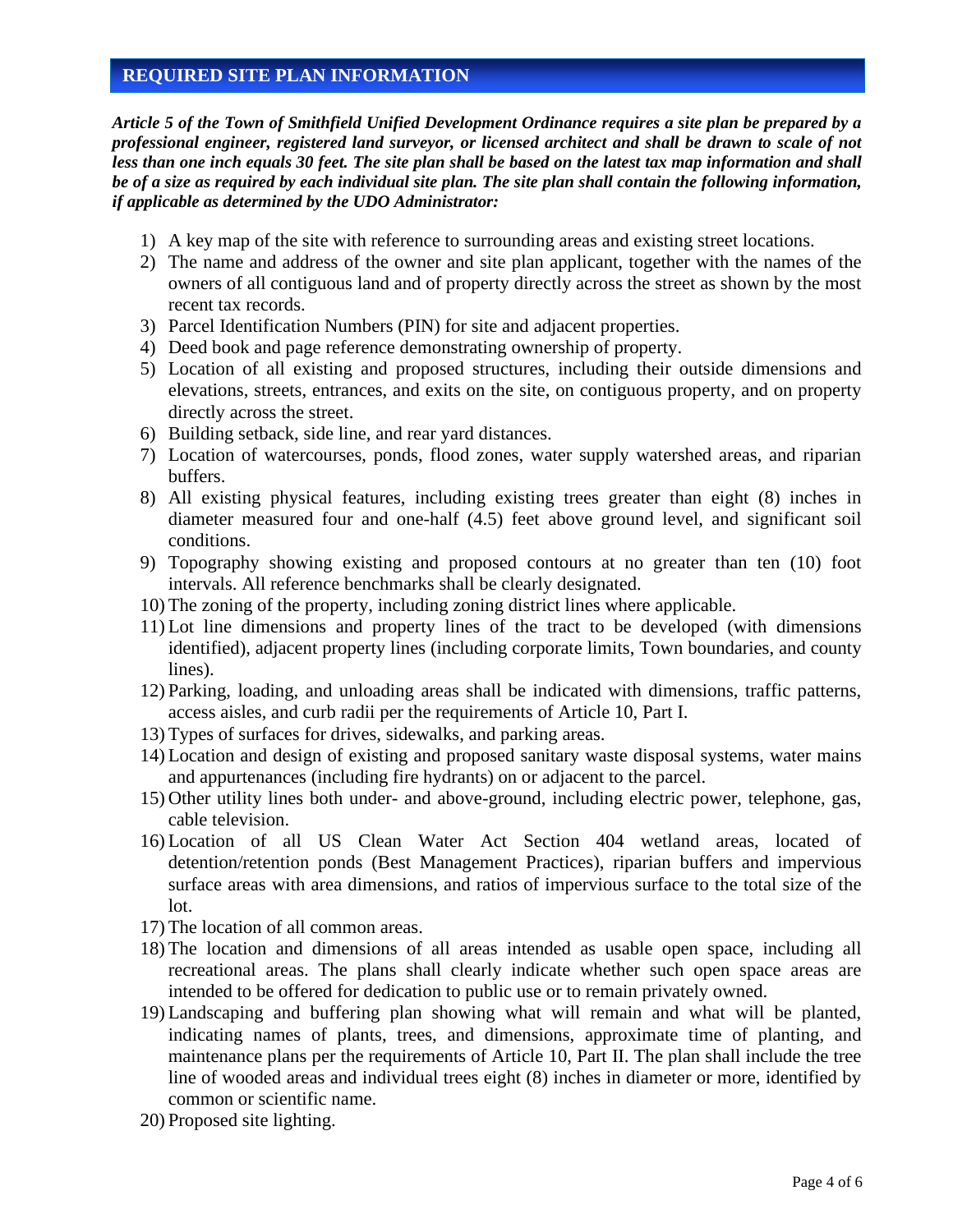## **APPLICANT AFFIDAVIT**

*I/We, the undersigned, do hereby make application and petition to the Town Council of the Town of Smithfield to approve the subject Special Use Permit. I hereby certify that I have full legal right to request such action and that the statements or information made in any paper or plans submitted herewith are true and correct to the best of my knowledge. I understand this application, related material and all attachments become official records of the Planning Department of the Town of Smithfield, North Carolina, and will not be returned.*

**Print Name Signature of Applicant Date** 

**\_\_\_\_\_\_\_\_\_\_\_\_\_\_\_\_\_\_\_\_\_\_\_\_\_\_\_\_\_ \_\_\_\_\_\_\_\_\_\_\_\_\_\_\_\_\_\_\_\_\_\_\_\_\_\_\_\_\_\_ \_\_\_\_\_\_**